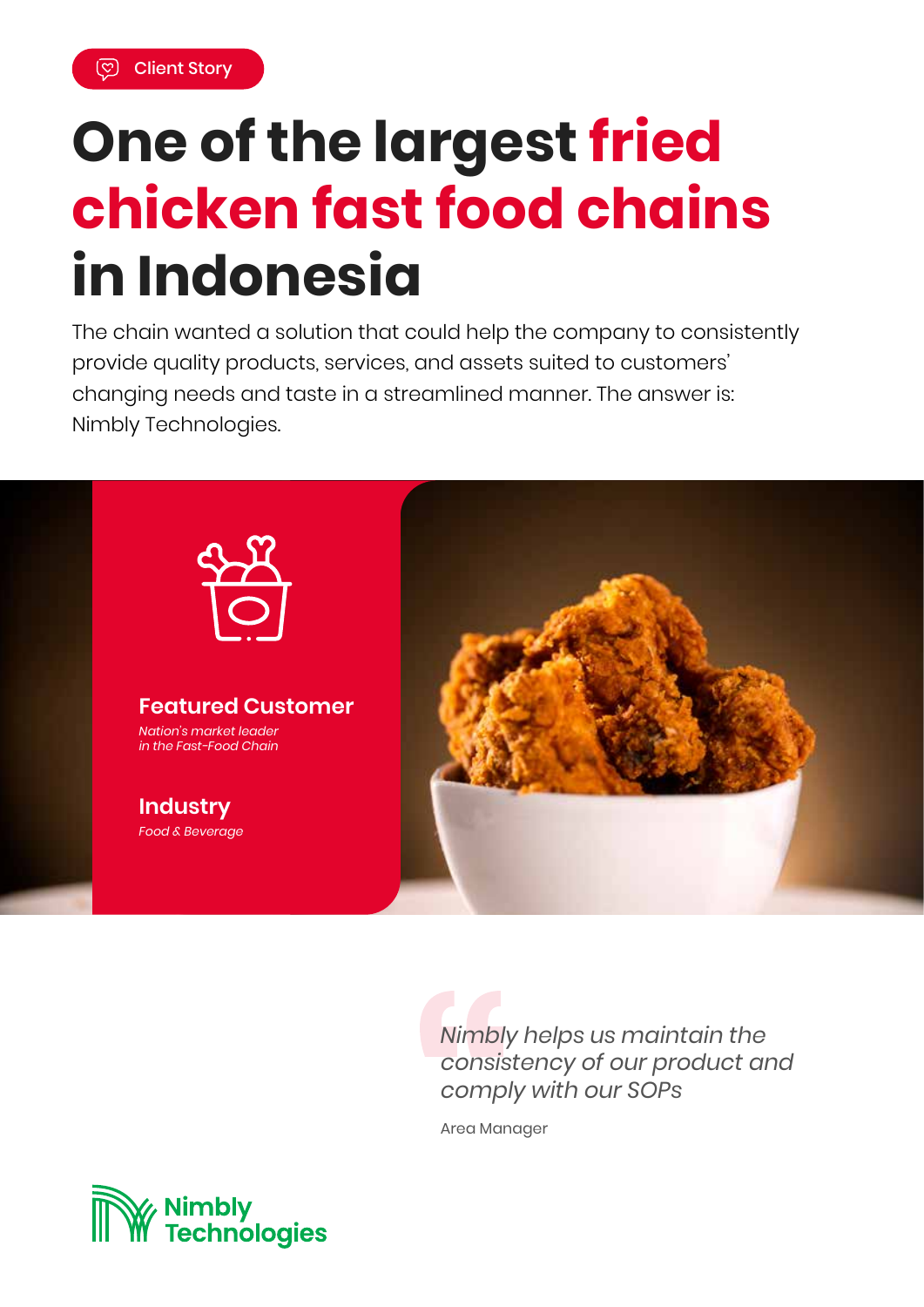

## **The Company**

The brand is undeniably one of the nation's market leaders in the fast-food chain of restaurants.

The company has been continuously expanding its network coverage throughout the nation. By mid-2019, the chain had over 700 outlets covering 163 cities nationwide.

## **Objectives**

- Reduce unnecessary time, effort, cost and environmental footprint across the quality management process
- Improve the inspection report trail and reports filing organisation

#### **Challenges**

- Much time, man-hours, paper and cost invested in operational inspections
- <sup>(1)</sup> Reputational risk management
- **(1)** Risk of loss, theft and compromised confidentiality of inspection reports

#### **Nimbly solution**

- Timed digital checklists
- **Automated workflow** and reporting
- **In Itsue tracker & Analytics**
- $\blacktriangleright$ Cloud database storage

#### **Results**

 $\overline{\phantom{a}}$ 

- $\odot$  Streamline and digitize operational processes
- 39% reduction in number of inspection questions
- $\odot$  59% reduction in direct cost spent on inspections
- $\odot$  1,463 man-hours saved per month\*
- $\odot$  Elimination of paper use

\*For 77 stores in the reporting period of 1 Nov 2019 - 30 Apr 2020

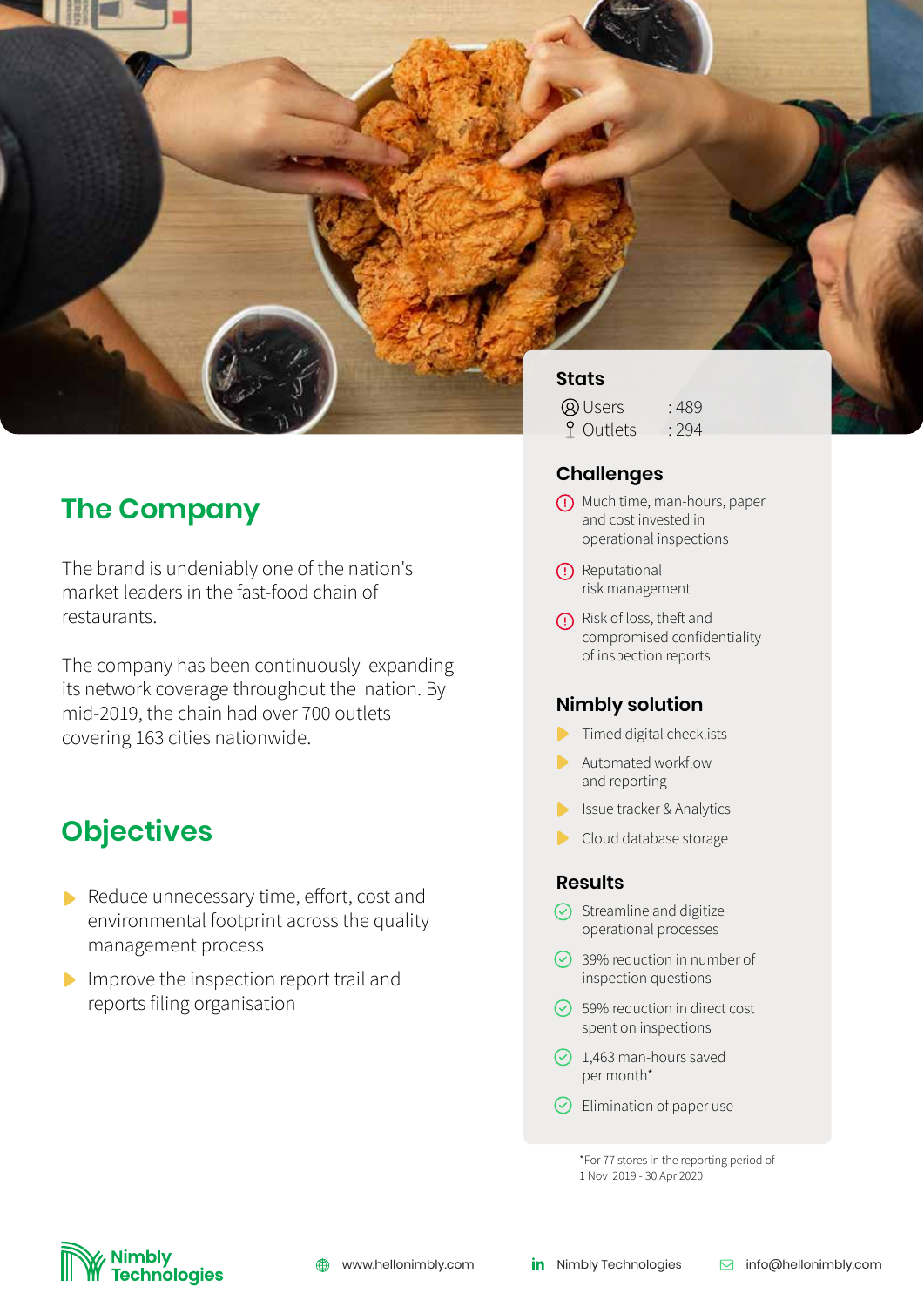## **The Challenges**

To enact the company's vision to always be the leading QSR (Quick-Service Restaurant) brand in Indonesia, maintaining high-quality performance is ultimately important for this chain. Quality management includes tasks of various kinds and covers a wide area; from taste and safety, service speed and hospitality, store appearance and ambience, promotion materials, inventory management, and many more.

> *Using Nimbly for inspection is simple because we don't have to bring manual books everywhere.*

Restaurant General Manager

Just as most other large quick-service restaurants, the company's process for quality inspection used to be on pen-and-paper: